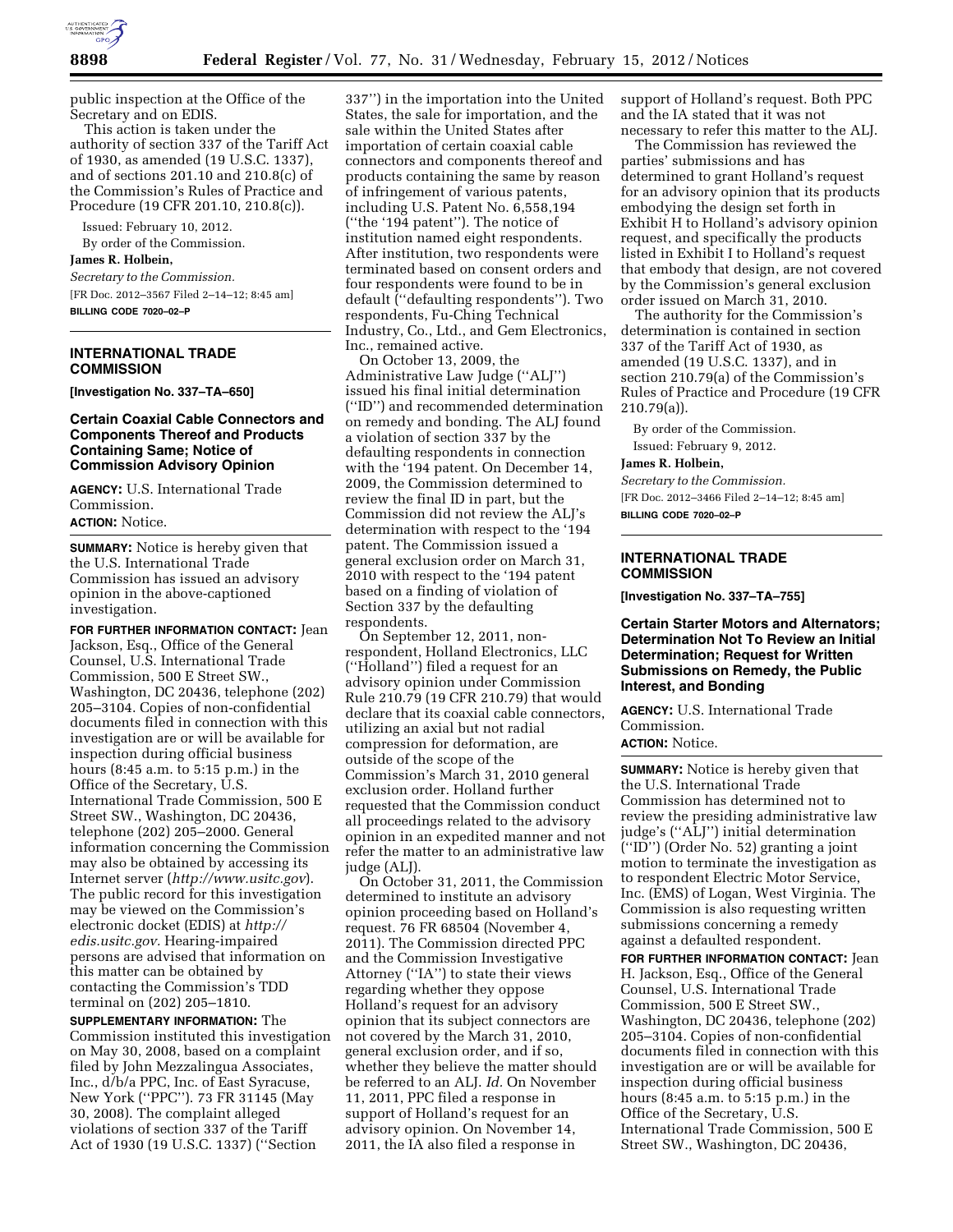telephone (202) 205–2000. General information concerning the Commission may also be obtained by accessing its Internet server at *[http://www.usitc.gov.](http://www.usitc.gov)*  The public record for this investigation may be viewed on the Commission's electronic docket (EDIS) at *[http://](http://edis.usitc.gov)  [edis.usitc.gov.](http://edis.usitc.gov)* Hearing-impaired persons are advised that information on this matter can be obtained by contacting the Commission's TDD terminal on (202) 205–1810.

**SUPPLEMENTARY INFORMATION:** The Commission instituted this investigation on January 19, 2011, based on a complaint filed by Remy International, Inc. and Remy Technologies, L.L.C. both of Pendleton, Indiana (collectively, ''Remy''). 76 FR 3158 (Jan. 19, 2011). The complaint alleges violations of section 337 of the Tariff Act of 1930, 19 U.S.C. 1337, in the importation into the United States, the sale for importation, and the sale within the United States after importation of certain starter motors and alternators that by reason of infringement of certain claims of U.S. Patent Nos. 5,105,114 (''the '114 patent''); 5,252,878 (''the '878 patent''); 5,268,605 (''the '605 patent); 5,295,404 (''the '404 patent''); 5,307,700 (''the '700 patent''); 5,315,195 (''the '195 patent''); and 5,453,648 (''the '648 patent''). On May 13, 2011, the Commission determined not to review an ID granting Remy's motion to amend the complaint and notice of investigation to add two additional respondents. Notice (May 13, 2011). The notice of investigation, as amended, names ten respondents.

On June 30, 2011, the Commission terminated the investigation as to the '114 patent. Notice (June 30, 2011). On the same date, the Commission terminated Wuxi Susan Auto Parts Company of Wuxi City, China from the investigation based on a settlement agreement. Notice (June 30, 2011). On July 18, 2011, the Commission terminated Yun Shen U.S.A., Inc. of San Francisco, California based on a settlement agreement. Notice (July 18, 2011). On July 28, 2011, the Commission terminated Linhai Yongei of Linhai City, China based on a settlement agreement. Notice (July 28, 2011).

On August 27, 2011, the Commission terminated Yongkang Boyu Auto Motor Company of Yongkang, China based on a consent order. Notice (Aug. 27, 2011). On October 27, 2011, the Commission terminated the investigation in part as to respondent Wetherill Associates, Inc. d/b/a WAI Global of Fort Lauderdale, Florida (''Wetherill'') based on a consent order that is limited to the '605, '404, '700 and '648 patents, and that excludes

the '878 and '195 patents. Notice (Oct. 27, 2011). On December 2, 2011, the Commission terminated the investigation as to respondent Metric Sales & Engineering, Inc. of Northfield, Illinois based on a consent order. Notice (Dec. 2, 2011). On December 29, 2011, the Commission terminated the investigation as to respondent Wan Li Industrial Development, Inc. of South El Monte, California based on a settlement agreement. Notice (Dec. 29, 2011). Also on December 29, 2011, the Commission terminated the investigation as to Wetherill based on a settlement agreement. Notice (Dec. 29, 2011).

On January 14, 2012, the Commission found respondent American Automotive Parts, Inc. (AAP) of Niles, Illinois in default. Notice (Jan. 12, 2012). On January 24, 2012, the Commission terminated the investigation as to respondent Motorcar Parts of America, Inc. of Torrance, California based on a settlement agreement. Notice (Jan. 24, 2012).

On January 20, 2012, the ALJ issued the subject ID, granting a joint motion by Remy and EMS to terminate EMS based on a settlement agreement. The Commission investigative attorney supported the motion. The ALJ found that the motion was in compliance with Commission rule 210.21(b)(1), 19 CFR 210.21(b)(1) and that termination of the investigation as to EMS presented no public interest concerns under Commission rule 210.50(b)(2), 19 CFR 210.50(b)(2). No petitions for review of this ID were filed. The Commission has determined not to review the ID.

Section 337(g)(1) (19 U.S.C. 1337(g)(1)) and Commission Rule 210.16(c) (19 CFR 210.16(c)) authorize the Commission to order limited relief against a respondent found in default, unless after consideration of the public interest factors, it finds that such relief should not issue. The Commission may (1) issue an order that could result in the exclusion of the subject articles from entry into the United States, and/or (2) issue one or more cease and desist orders that could result in the respondent being required to cease and desist from engaging in unfair acts in the importation and sale of such articles. Accordingly, the Commission is interested in receiving written submissions that address the form of remedy, if any, that should be ordered against AAP. If a party seeks exclusion of an article from entry into the United States for purposes other than entry for consumption, the party should so indicate and provide information establishing that activities involving other types of entry are either adversely affecting it or likely to do so. For

background, *see Certain Devices for Connecting Computers via Telephone Lines,* Inv. No. 337–TA–360, USITC Pub. No. 2843 (December 1994) (Commission Opinion).

If the Commission contemplates some form of remedy, it must consider the effects of that remedy upon the public interest. The factors the Commission will consider include the effect that an exclusion order and/or cease and desist order would have on (1) the public health and welfare, (2) competitive conditions in the U.S. economy, (3) U.S. production of articles that are like or directly competitive with those that are subject to investigation, and (4) U.S. consumers. The Commission is therefore interested in receiving written submissions that address the aforementioned public interest factors in the context of this investigation.

If the Commission orders some form of remedy, the President has 60 days to approve or disapprove the Commission's action. During this period, the subject articles would be entitled to enter the United States under bond, in an amount determined by the Commission and prescribed by the Secretary of the Treasury. The Commission is therefore interested in receiving submissions concerning the amount of the bond that should be imposed if a remedy is ordered.

*Written Submissions:* The parties to the investigation, interested government agencies, and any other interested parties are encouraged to file written submissions on the issues of remedy, the public interest, and bonding. Complainant and the investigative attorney are also requested to submit proposed remedial orders for the Commission's consideration. Complainant is requested to state the dates that the patents at issue expire and the HTSUS numbers under which the accused products are imported. The written submissions and proposed remedial orders must be filed no later than close of business on March 2, 2012. Reply submissions must be filed no later than the close of business on March 9, 2012. No further submissions on these issues will be permitted unless otherwise ordered by the Commission.

Persons filing written submissions must file the original document and 8 true copies thereof on or before the deadlines stated above with the Office of the Secretary. Any person desiring to submit a document (or portion thereof) to the Commission in confidence must request confidential treatment unless the information has already been granted such treatment during the proceedings. All such requests should be directed to the Secretary of the